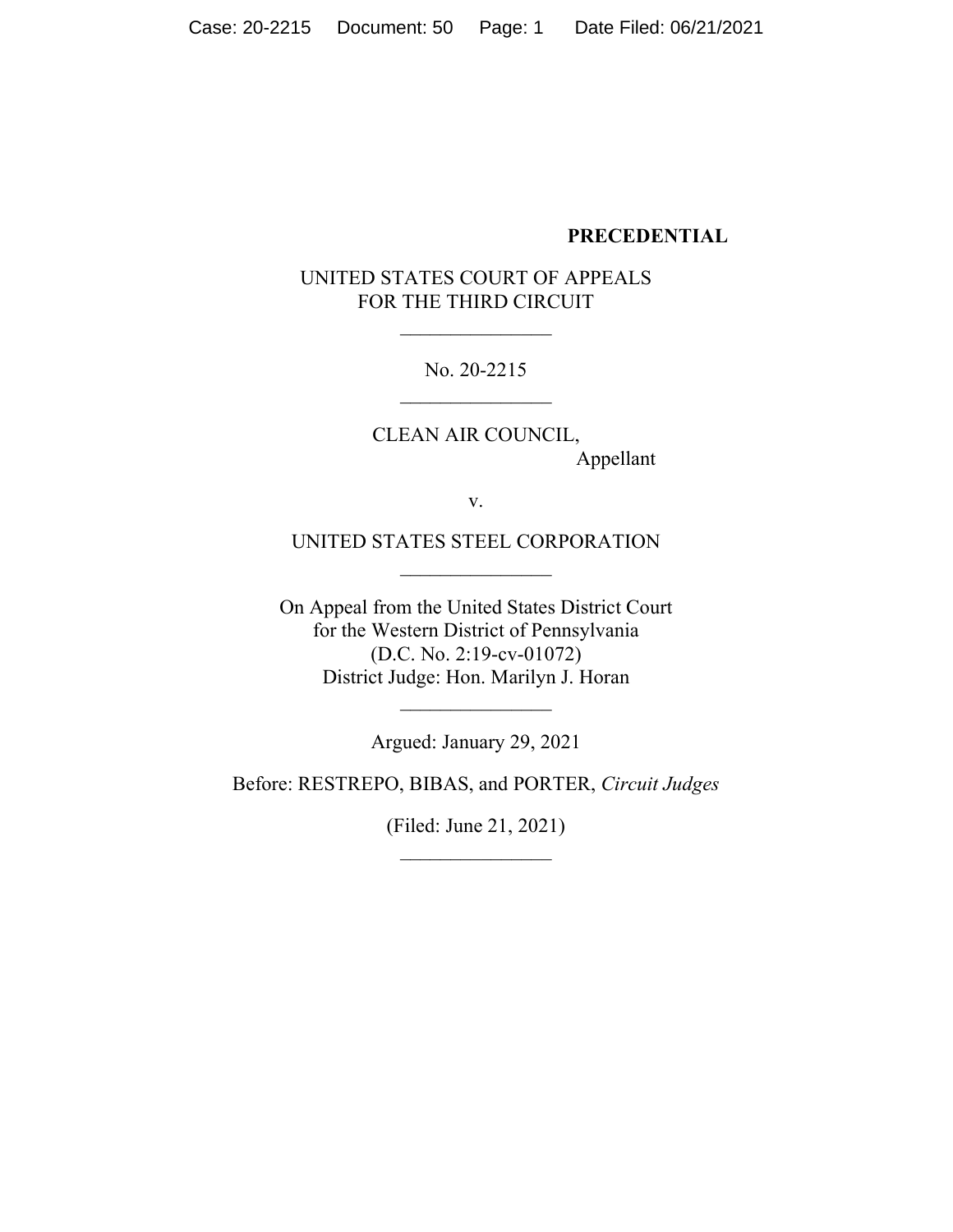Lisa W. Hallowell Eric V. Schaeffer [ARGUED] ENVIRONMENTAL INTEGRITY PROJECT 1000 Vermont Avenue, N.W. Suite 1100 Washington, DC 20005

*Counsel for Appellant*

Mark K. Dausch James D. Mazzocco BABST CALLAND 603 Stanwix Street Pittsburgh, PA 15222

James C. Martin [ARGUED] Colin E. Wrabley REED SMITH 225 Fifth Avenue Pittsburgh, PA 15222

*Counsel for Appellee*

Jason A. Levine ALSTON & BIRD 950 F Street, N.W. Washington, DC 20004

> *Counsel for Amici Appellees Chamber of Commerce of the United States of America, American Chemistry Council, National Mining Association, American Coke & Coal Chemicals Institute, and Pennsylvania Chamber of Business & Industry*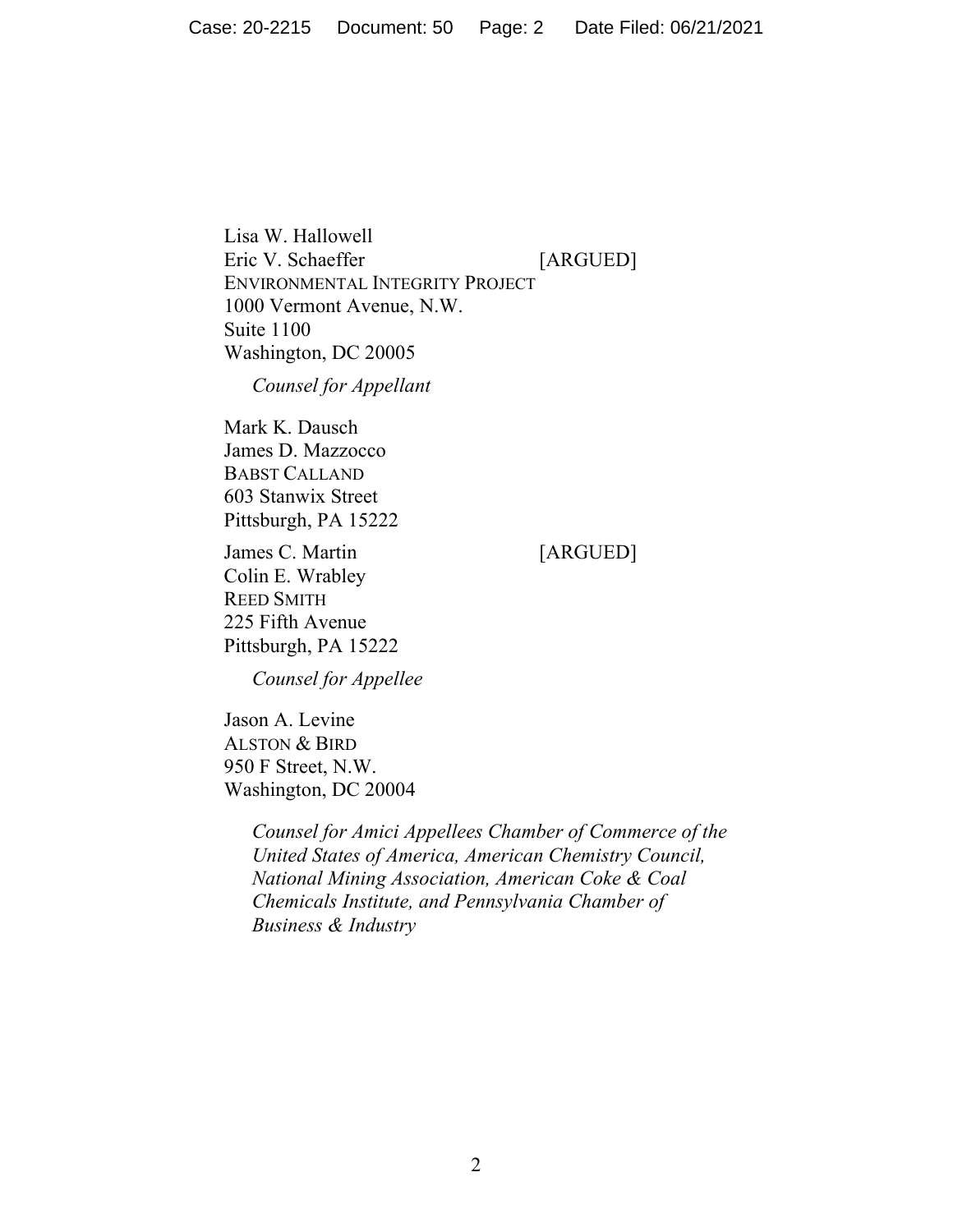## OPINION OF THE COURT  $\frac{1}{2}$

 $\overline{\phantom{a}}$  , where  $\overline{\phantom{a}}$ 

BIBAS, *Circuit Judge*.

When Congress writes, context matters. Shorn of their surroundings, some words can mean many things. But context clarifies, and neighboring language often shows what each word must mean.

Following two fires at its steel plant, U.S. Steel polluted the air. Because that pollution violated its Clean Air Act permits and regulations, it reported the incidents to the local officials who enforce that Act. Even so, the Clean Air Council, an environmental watchdog, sued. It argues that under CERCLA, U.S. Steel should have reported the pollution to the federal government too.

All the arguments hinge on the meaning of two words: "subject to." CERCLA (the Comprehensive Environmental Response, Compensation, and Liability Act) exempts from reporting any "federally permitted" emissions. 42 U.S.C. §9603. That includes emissions "*subject to*" certain Clean Air Act permits and regulations. §9601(10)(H) (emphasis added). The Council says that "subject to" means "obedient to." Under its definition, an emission cannot be "subject to" a permit or regulation that it violates. But that is just one meaning of those words, and not the one that fits here. Rather, in context, "subject to" means "governed or affected by." Since U.S. Steel's emissions were governed by a Clean Air Act permit, that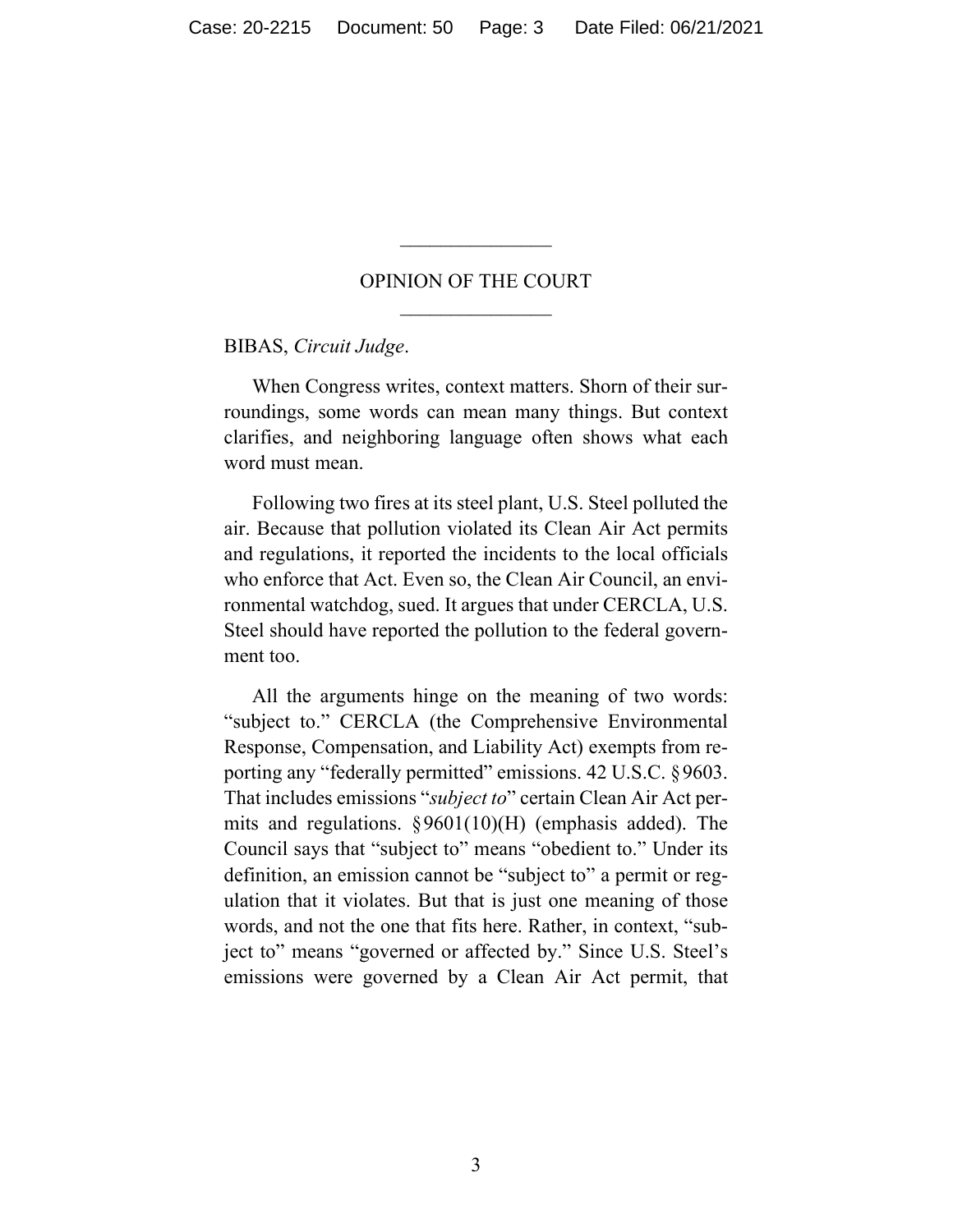means they were "federally permitted" under CERCLA and thus exempt from federal reporting. Because the District Court got that right, we will affirm its dismissal.

#### **I. BACKGROUND**

#### **A. The fires at the steel plant**

U.S. Steel runs the Mon Valley Works, a major steel facility near Pittsburgh. The Works comprises three plants: The Clairton Plant processes raw coal into coke, creating a byproduct called coke-oven gas. The Edgar Thomson Plant uses coke to make steel. And the Irvin Plant processes and finishes the steel. All three use coke-oven gas as fuel. And all three have Clean Air Act permits.

Burning raw coke-oven gas belches benzene, hydrogen sulfide, and other pollutants into the air. So before the plants use it, the Clairton Plant cleans up the raw gas in several control rooms. But in December 2018 and again in June 2019, fires shut down two of these control rooms, taking them offline for months. During those months, U.S. Steel could not fully process the raw gas, but kept burning it as fuel. That emitted pollutants into the air.

U.S. Steel reported the fires and those emissions to the Allegheny County Health Department. It made these reports to comply with its Clean Air Act permits and regulations.

#### **B. The Clean Air Act and how Pennsylvania implements it**

Rather than creating a federally run regime, the Clean Air Act relies on "cooperative federalism." *Bell v. Cheswick Generating Station*, 734 F.3d 188, 190 (3d Cir. 2013) (internal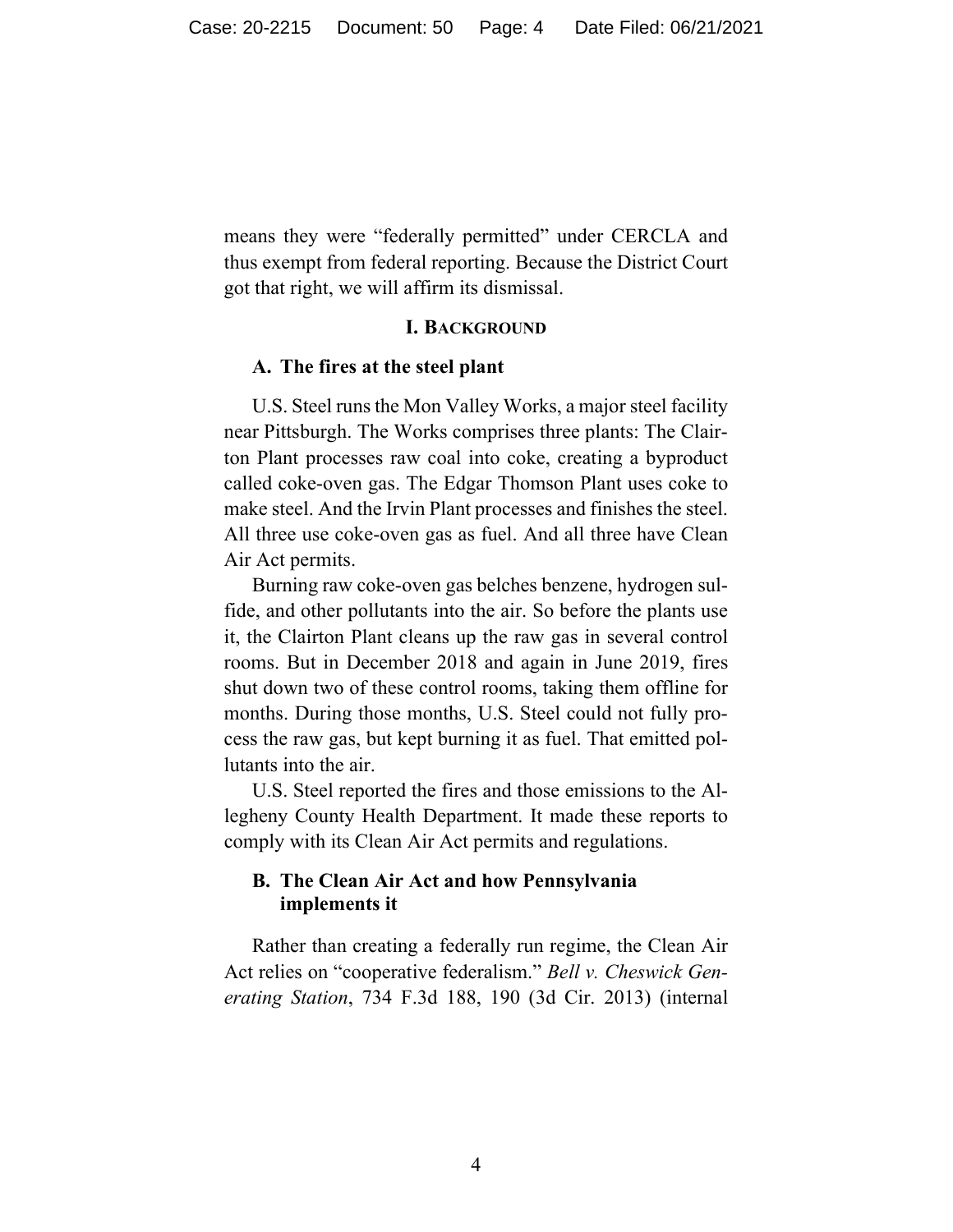quotation marks omitted). Under the Act, the federal government sets broad, national standards for air quality. *Id.* (citing 42 U.S.C. §7409(b)(1)). But it lets states themselves implement and refine the emissions limits needed to meet those standards. *Id.* (citing  $\S 7410(a)(1)$ ). The collection of a state's regulations is called a State Implementation Plan, and the U.S. Environmental Protection Agency must approve each Plan. *Id.*

A key part of the Act is its Title V permit scheme. Title V requires an operating permit for every "major source." §7661a(a). These Title V permits are comprehensive: they "consolidat[e] into a single document all of a facility's obligations under the Act … includ[ing] all 'emissions limitations and standards' that apply to the source, as well as associated inspection, monitoring, and reporting requirements." *Util. Air Reg. Grp. v. EPA*, 573 U.S. 302, 309–10 (2014) (quoting §7661c(a)). Each Title V permit incorporates all the requirements of the state's Plan. *See* 40 C.F.R. §§70.7(a)(1)(iv), 70.2; *Sierra Club v. EPA*, 964 F.3d 882, 891–92 (10th Cir. 2020).

States must submit proposed permits to the EPA, which can issue, reject, modify, or revoke them. §7661d. The EPA, local agencies, and private citizens may police and enforce violations of these permits.  $\S 7604(a)(1)$ , (f)(4).

Pennsylvania implements the Act. It has an approved Plan and leaves local enforcement to local agencies—here, the Allegheny County Health Department. *See* 40 C.F.R.  $\S 52.2020(c)(2)$ . In turn, the County has adopted its own emissions standards, monitoring standards, permitting programs, and reporting requirements. *Grp. Against Smog & Pollution, Inc. v. Shenango Inc.*, 810 F.3d 116, 120 (3d Cir. 2016); 40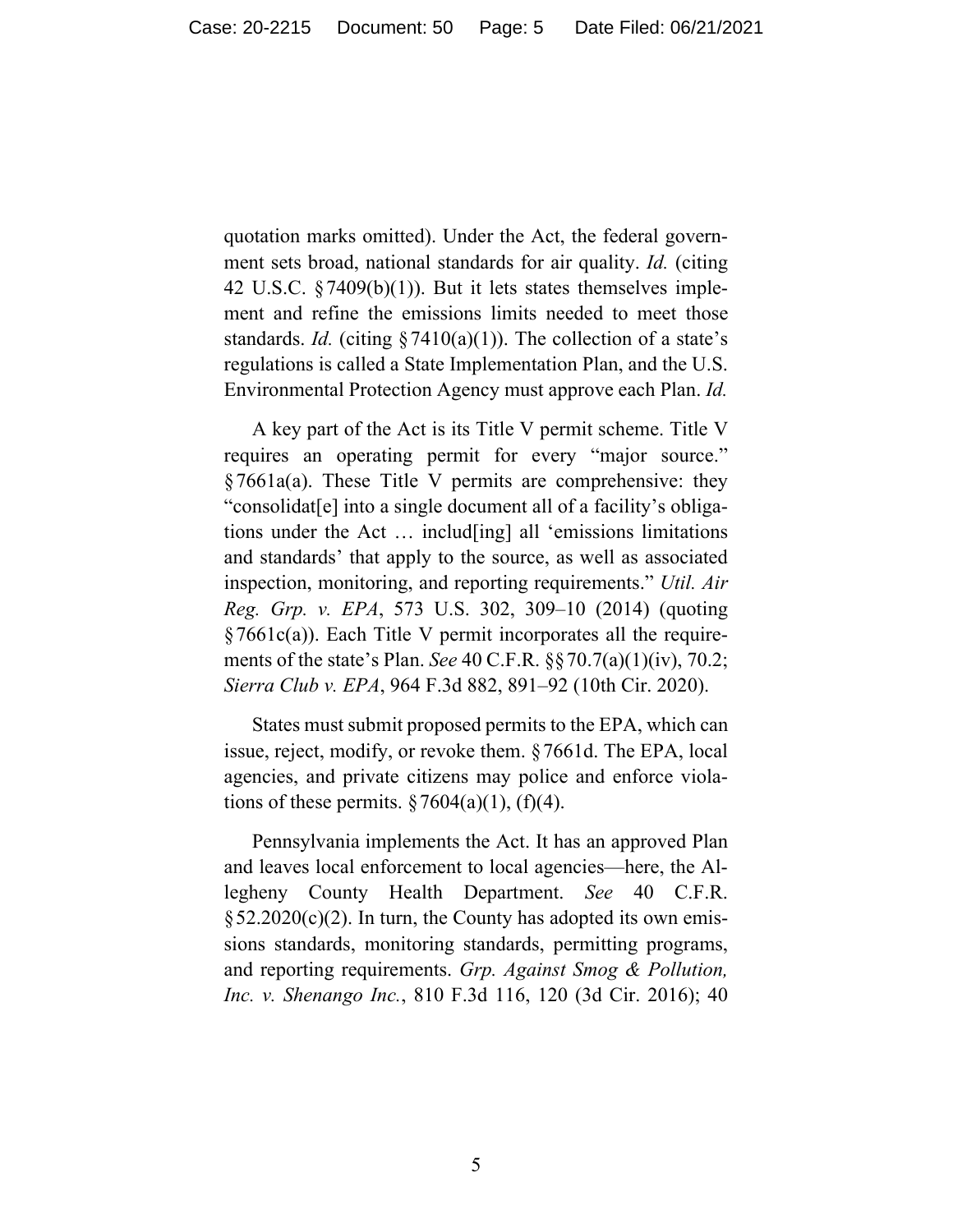C.F.R.  $\S 52.2020(c)(2)$ . Collectively, these are known as Article XXI. *See id.* (both sources). Article XXI is incorporated into Pennsylvania's Plan, making its rules "binding federal law under the Clean Air Act." *Grp. Against Smog & Pollution*, 810 F.3d at 120.

Article XXI requires various reports. If pollution-control equipment breaks down and a source is "substantial[ly] likel[y]" to emit "air contaminants in violation of this Article … [or] potentially toxic or hazardous materials," the source's operator must immediately notify the Department. Art. XXI, §2108.01(c)(1). The operator must also detail the breakdown, the types and estimated amounts of pollutants, and the measures being taken to curtail them.  $\S 2108.01(c)(2)$ .

# **C. CERCLA's pollution-reporting requirement and exemptions from it**

Other federal laws also require reporting emissions of pollutants. One of them is CERCLA. When a facility releases more than a set amount of certain pollutants, CERCLA requires the operator to "immediately notify the National Response Center," a division of the Coast Guard. 42 U.S.C. §9603(a). Those who do not face large penalties. *See*  $§9609(b)(1).$ 

But not all emissions have to be reported under CERCLA. Congress exempted "federally permitted release[s]." §9603(a). That exemption covers eleven types of releases, including: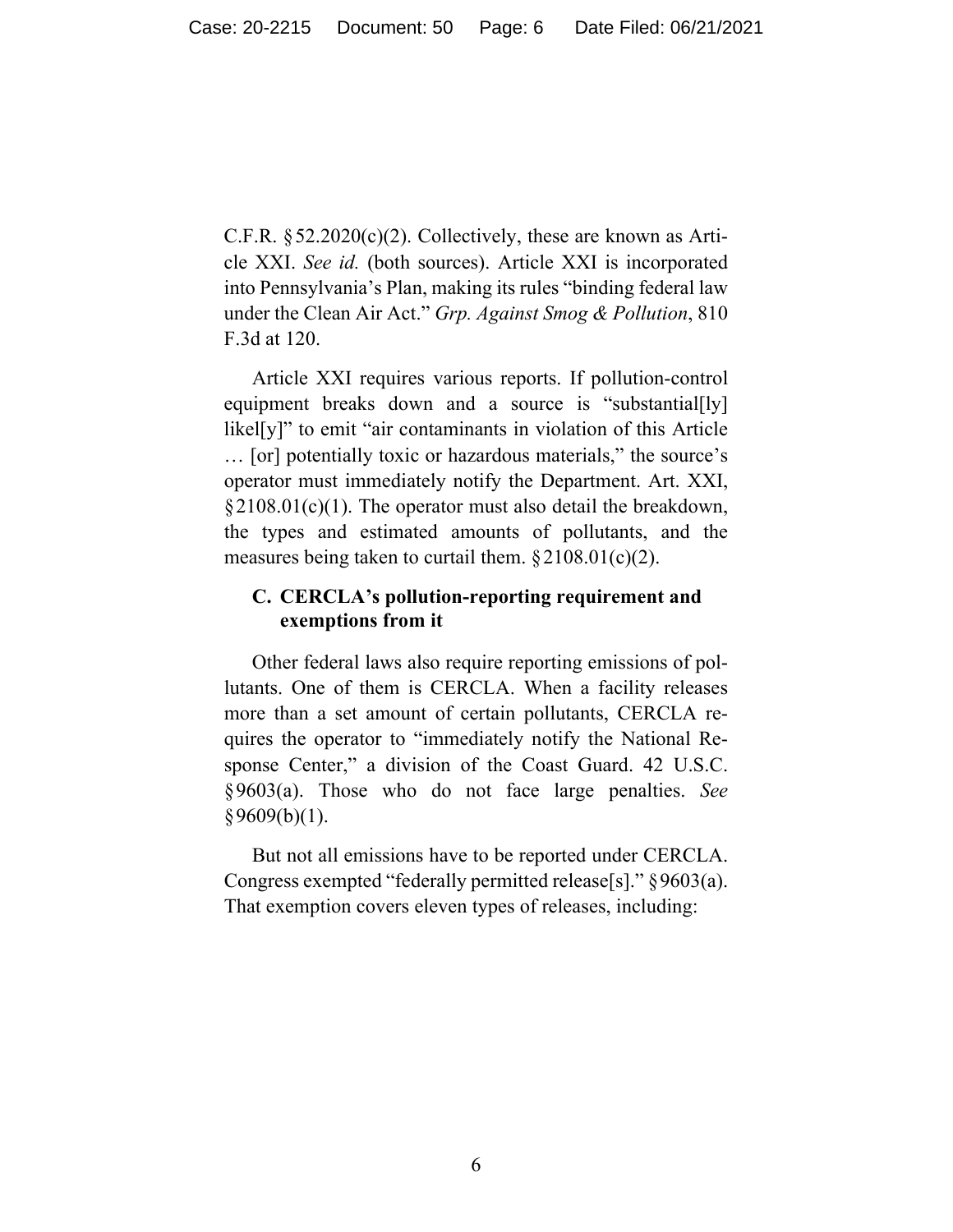- "discharges in compliance with a permit" under the Federal Water Pollution Control Act, §9601(10)(A), (D);
- "releases in compliance with a legally enforceable final permit" under the Solid Waste Disposal Act, §9601(10)(E);
- "any injection of fluids authorized under" the Safe Drinking Water Act, §9601(10)(G); and
- "any release ... in compliance with a legally enforceable license, permit, regulation, or order issued pursuant to the Atomic Energy Act,"  $\S 9601(10)(K)$ .

Only one of the eleven paragraphs exempts air pollution:

• "any emission into the air *subject to* a permit or control regulation under" the Clean Air Act or state Plans implementing it.  $\S 9601(10)$ (H) (emphasis added).

This last paragraph is the CERCLA reporting exemption at issue.

# **D. The Clean Air Council sues U.S. Steel under CERCLA**

By burning raw coke-oven gas, the Clean Air Council claims, U.S. Steel released reportable amounts of coke-oven emissions, benzene, and hydrogen sulfide. The Council sent U.S. Steel a demand letter and then sued it, claiming that these emissions were not "federally permitted releases" under CERCLA. The emissions were not "subject to" the relevant permits, it reasoned, because they *violated* each plant's Title V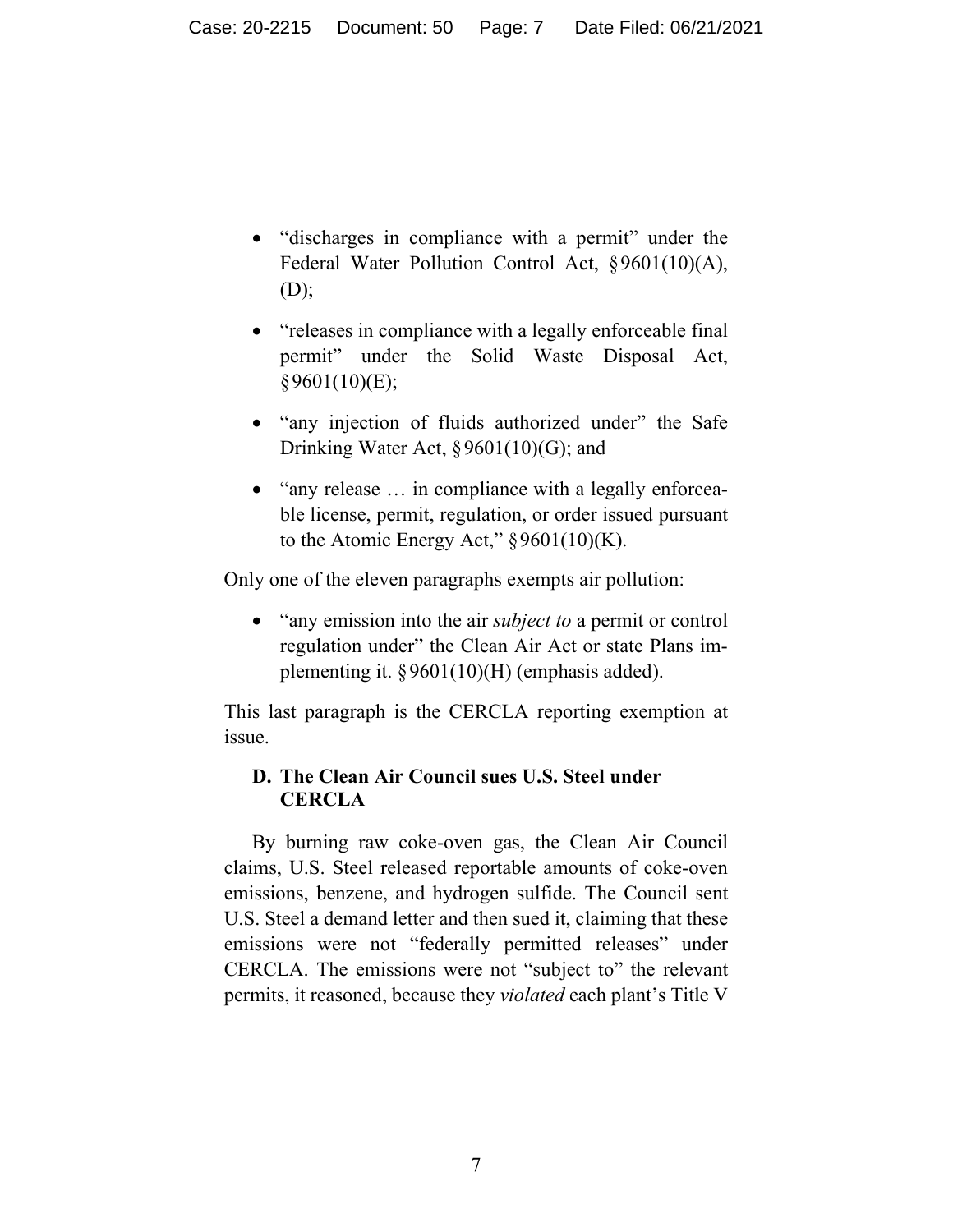permit. §9601(10)(H). Thus, U.S. Steel had to report the emissions not only to the Allegheny County Health Department, but also to the Coast Guard's National Response Center.

The District Court disagreed. It held that the emissions were "federally permitted releases" because they were *governed by*—and thus "subject to"—the permits. *Clean Air Council v. U.S. Steel Corp.*, 2020 WL 2490023, at \*4 (W.D. Pa. May 14, 2020). So it was enough to report them to the Department under the Clean Air Act; U.S. Steel did not also have to report them to the Center under CERCLA. The court dismissed, and the Council now appeals. We review de novo. *Gibbs v. City of Pittsburgh*, 989 F.3d 226, 229 (3d Cir. 2021).

# **II. IN §9601(10)(H), "SUBJECT TO" MEANS "GOVERNED OR AFFECTED BY"**

This case turns on what "subject to" means in CERCLA's definition of "federally permitted release," §9601(10)(H). We start with the phrase's plain meaning when Congress enacted it in 1980. Dueling dictionary definitions support either side. In isolation, "subject to" could have meant either "governed or affected by," as U.S. Steel argues, or "obedient to," as the Council urges. *Subject to*, *Black's Law Dictionary* (5th ed. 1979). Those are the only two definitions that could fit. But any ambiguity melts away in context: Congress meant the former, not the latter.

#### **A. In context, "subject to" cannot mean "obedient to"**

"Obedient to" means "in compliance with." *See Obedience*, in *id.* And when defining "federally permitted release[s]" in §9601(10), Congress most often required "compliance with a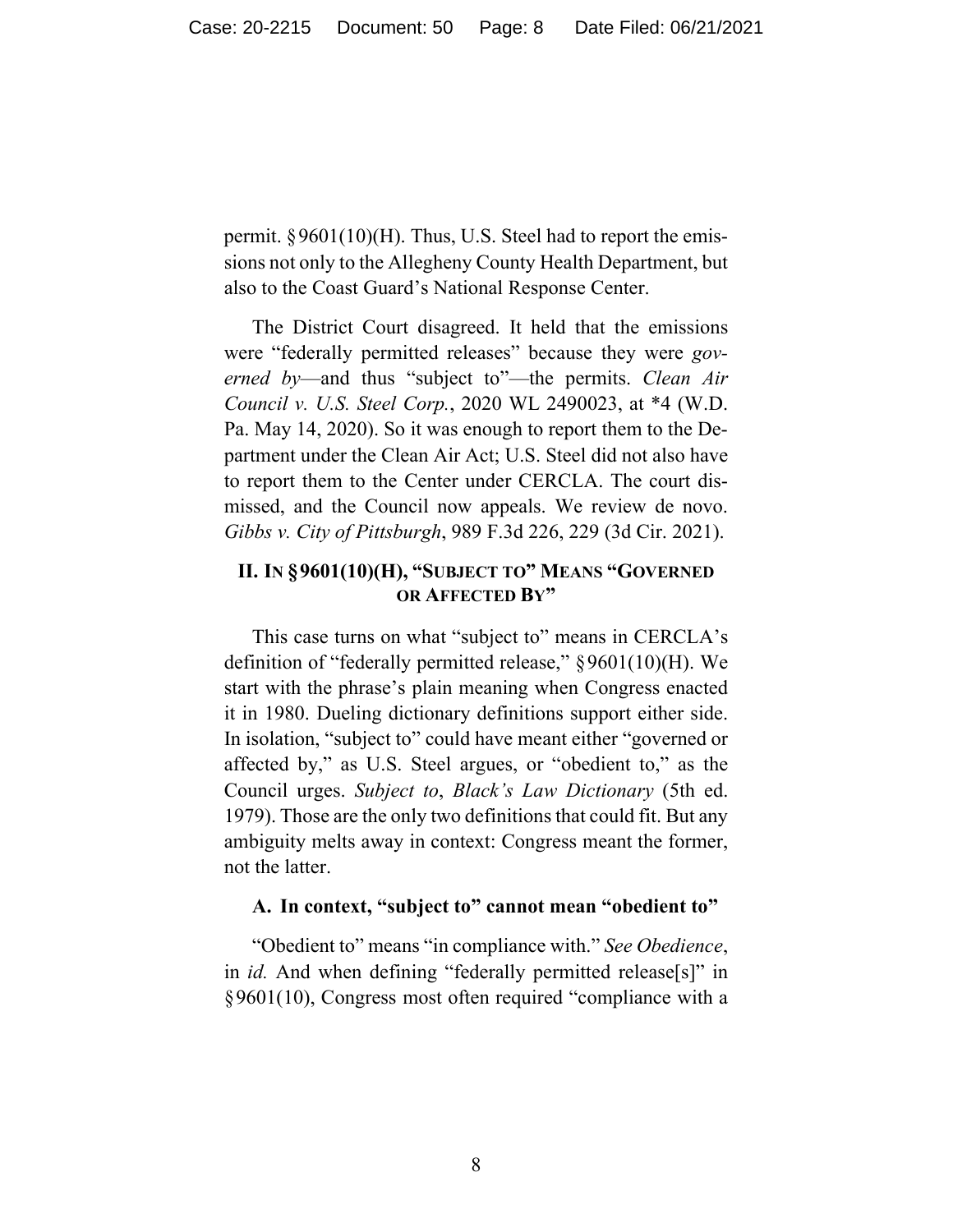… permit." §9601(10)(A), (D), (E), (F), (K); *see also id.* (J) ("in compliance with applicable pretreatment standards"), (G) ("authorized under … injection control programs").

But not in paragraph (H)—the only paragraph addressing how CERCLA works with the Clean Air Act and the only one relevant here. When Congress uses a particular phrase in one section of a law but not in another section of the same law, we presume that it included it in one place and excluded it from the other intentionally. *Russello v. United States*, 464 U.S. 16, 23 (1983). If Congress had meant to condition the exemption on *compliance with* a permit, it would have used that phrase again. It did not.

# **B. Other provisions of CERCLA and the Clean Air Act differentiate "subject to" from "comply with"**

What local context suggests, the broader schemes confirm: Both CERCLA and the Clean Air Act often distinguish "subject to" from "in compliance with." So "subject to" cannot mean "obedient to." It must mean "governed or affected by."

Start with CERCLA. Take a neighboring provision,  $§9604(k)(10)$ . There, Congress required grant recipients to "be" *subject to* an agreement that requires the recipient to *comply with* all applicable Federal and State laws." §9604(k)(10)(B) (emphases added). Or take the requirement that "[e]ach department, agency, and instrumentality of the United States … shall be *subject to*, and *comply with*, this chapter." §9620(a)(1) (emphases added). In each provision, if "subject to" meant "in compliance with," the two phrases would be redundant.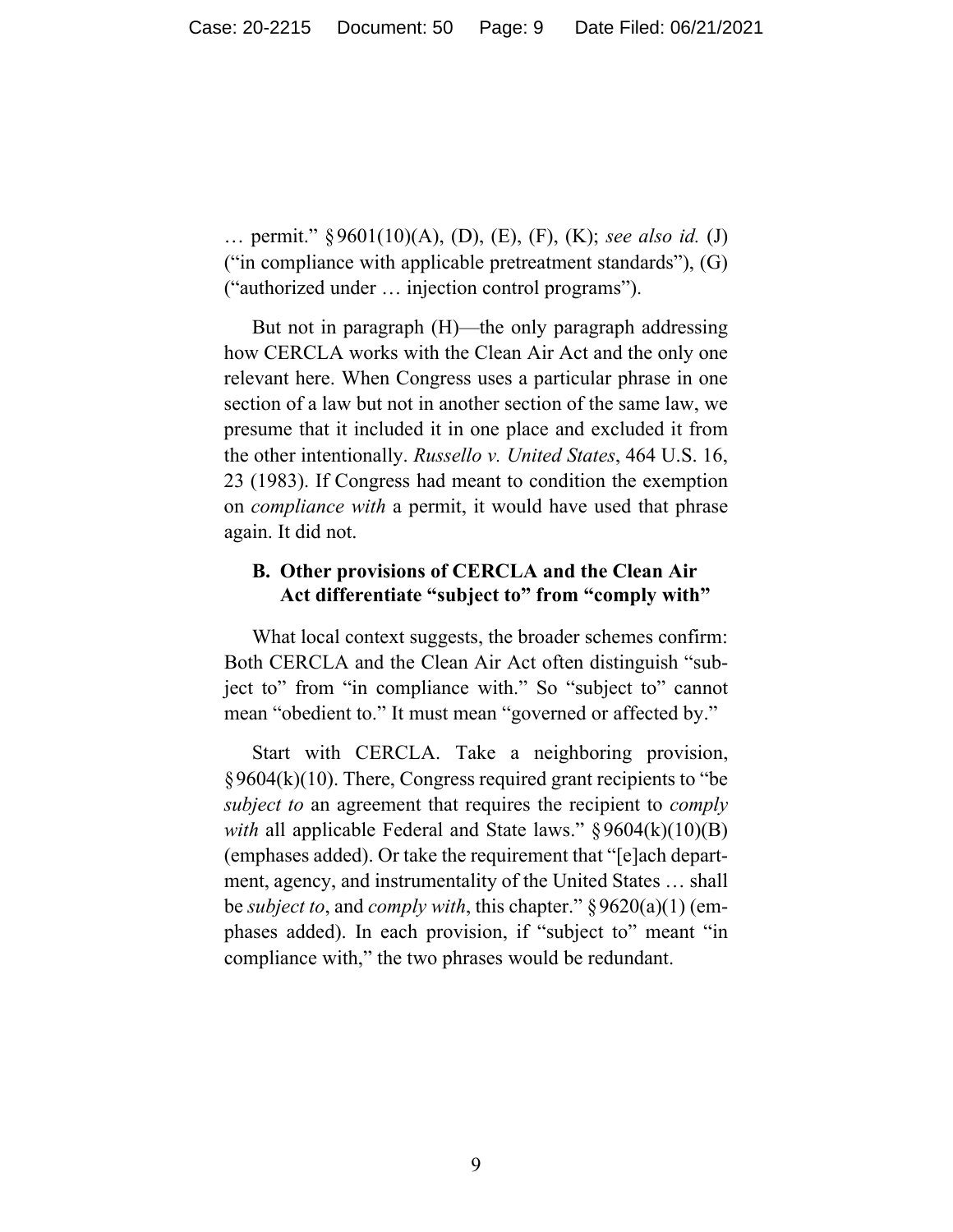The Clean Air Act likewise repeatedly distinguishes the two phrases. Consider  $\S 7418(a)$ . That subsection requires that "each officer, agent, or employee … shall be *subject to*, and *comply with*," various air-pollution rules and requirements. §7418(a) (emphases added). Or consider the requirement that an owner or operator show that its sources "are *subject to* emission limitations and are *in compliance* … *with* all applicable emission limitations and standards."  $\S 7503(a)(3)$  (emphases added); *accord* §7651d(d)(4). In a range of other provisions, the Act treats being "subject to" a rule or permit as different from complying with it. *See, e.g.*, §§7429(b)(2), 7429(b)(3), 7651d(c)(3), 7651d(c)(5), 7651c(d)(5), 7651g(b), 7651g(f), 7651g(h)(2), 7651k(e), 7651*l*, 7651m.

To its credit, the Council recognizes the problem of context. It "concede[s] that's a significant issue" and a "troubling discrepancy." Oral Arg. Tr. 11. In response, it argues that U.S. Steel's reading would lead to absurd results, that the legislative history and statutory purpose support its side, and that we should defer to an agency decision. But none of these arguments succeeds.

# **C. Reading "subject to" as "governed or affected by" makes sense**

First, the Council argues the absurdity canon. It claims that reading the statute in context would "compel an odd result." Appellant's Br. 14, 33–34 (quoting *Pub. Citizen v. U.S. Dep't of Justice*, 491 U.S. 440, 454 (1989)). But reading "subject to" to mean "governed or affected by" in the definition of "federally permitted release" is logical, not absurd. It fits the Act's scheme of cooperative federalism.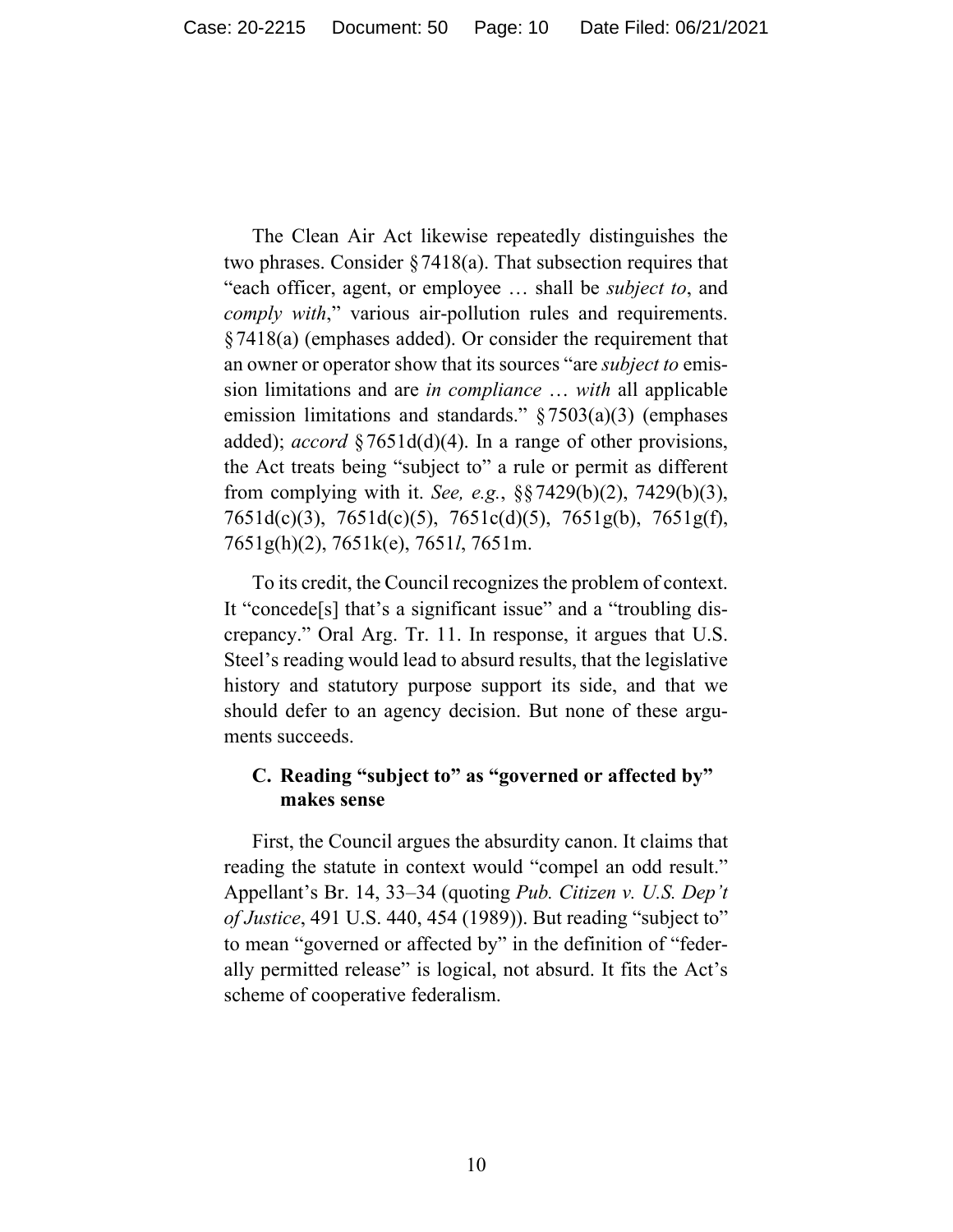By exempting violations of the Act from CERCLA's federal reporting requirement, paragraph (H) lets local regulators handle violations. That happened here: Right after the fires, U.S. Steel notified the Department. It kept the County abreast of the steps it was taking. And when the County thought that U.S. Steel was violating its permits or needed to do more, it issued enforcement orders. Indeed, the Council attached those orders to its complaint.

True, U.S. Steel's failure to report again under CERCLA meant that the federal government was not informed. But reporting again would have been duplicative. As amici explain, notifying the National Reporting Center would have served no purpose. The Act's cooperative federalism left the response to the state. And U.S. Steel remains subject to liability for its hazardous releases. Indeed, four months before filing this suit, the Council sued U.S. Steel on that precise theory.

# **D. The vague legislative history and alleged purpose cannot muddy the clear statutory text**

Next, the Council cites a Senate committee report, as well as a Senate committee chairman's statements that accidents should be reportable under CERCLA. But none of these remarks discusses the meaning of "subject to" or how that phrase integrates the Clean Air Act's requirements with CERCLA. Even if it did, the legislative history cannot cloud clear text. *Food Mktg. Inst. v. Argus Leader Media*, 139 S. Ct. 2356, 2364 (2019). The same is true of the alleged statutory purpose (to ensure fast government responses, without creating gaps in reporting requirements). *In re Phila. Newspapers, LLC*, 599 F.3d 298, 304 (3d Cir. 2010).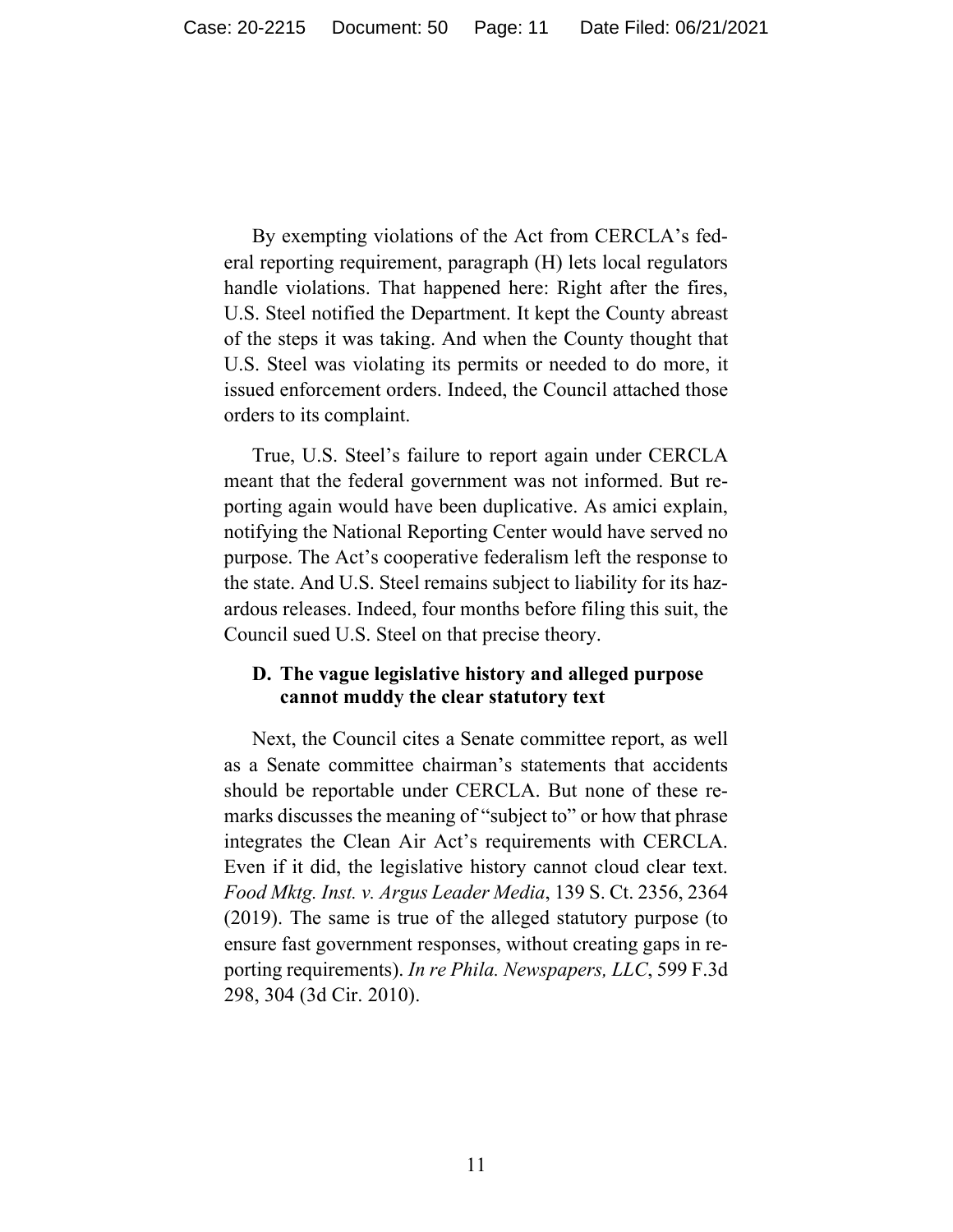# **E. No deference is called for because the statute is clear**

Finally, the Council asks us to defer to the executive branch's reading. In the early 1990s, an administrative decision found CERCLA's phrase "subject to" ambiguous and read it to exclude emissions that violate Clean Air Act permits. *In re Mobil Oil Corp.*, 1992 WL 293133, at \*8, \*17 (EPA Adm'r Sept. 30, 1992), *aff'd*, 1994 WL 544260, at \*12 (EPA Env'tl Appeals Bd. Sept. 29, 1994). But the decision deserves no deference.

"[D]eference is not due unless a 'court, employing traditional tools of statutory construction,' is left with an unresolved ambiguity." *Epic Sys. Corp. v. Lewis*, 138 S. Ct. 1612, 1630 (2018) (quoting *Chevron USA Inc. v. NRDC*, 467 U.S. 837, 843 n.9 (1984)). But as discussed, context resolves the meaning of "subject to." And the administrative decision did not grapple with the many similar provisions discussed above, which leave no ambiguity for the agency to resolve. The decision also rooted its reading not in agency expertise, but in ordinary statutory interpretation. *In re Mobil Oil Corp.*, 1992 WL 293133, at \*8–10, *aff'd*, 1994 WL 544260, at \*7–12. This decision neither binds nor persuades us.

#### \* \* \* \* \*

In short, under  $\S 9601(10)$ (H) of CERCLA, "subject to" unambiguously means "governed or affected by," not "obedient to." Thus, air emissions that violate relevant Clean Air Act permits are still "subject to" those permits and so are "federally permitted" and exempt from CERCLA's scope. §§9601(10)(H), 9603(a).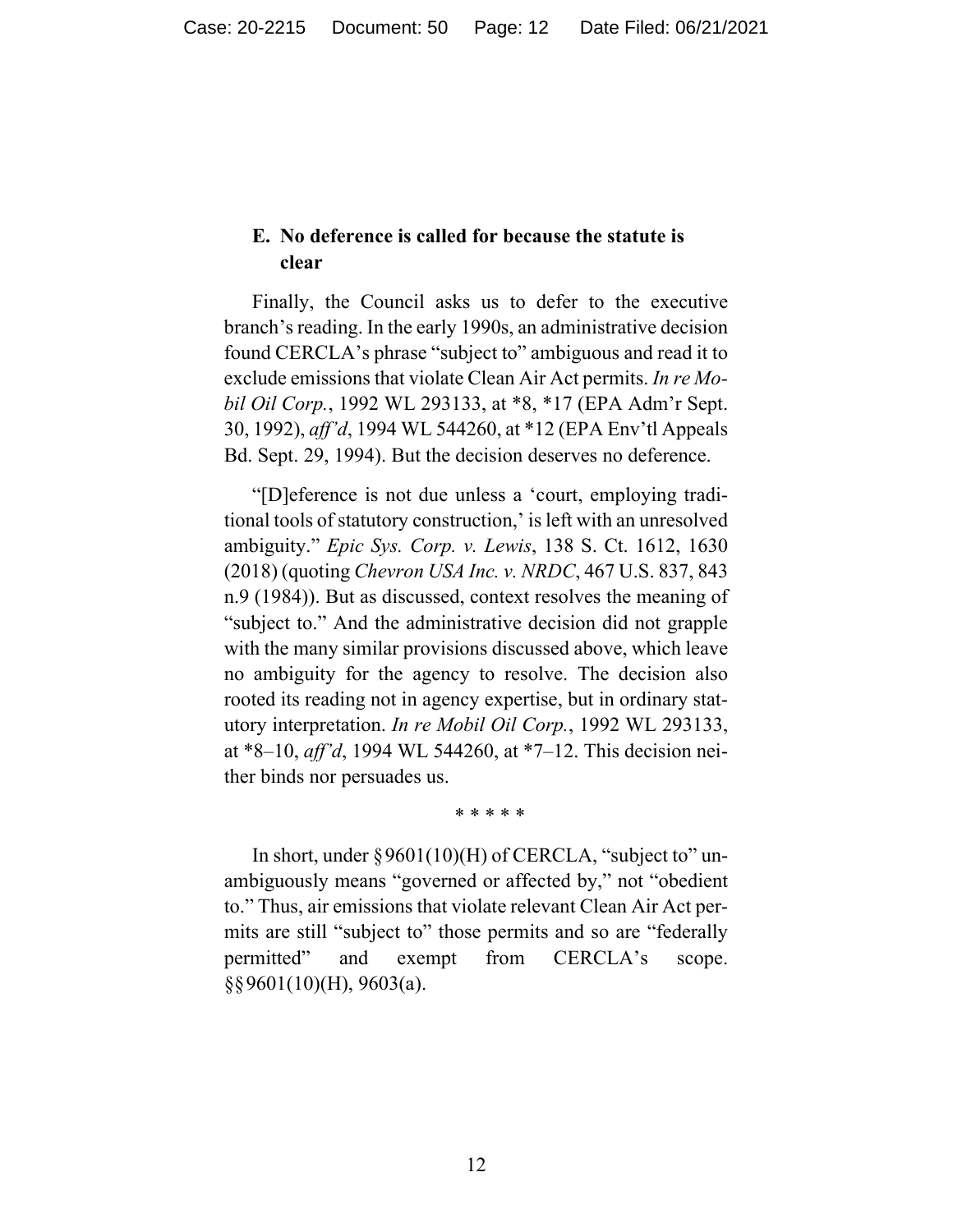#### **III. THE CHALLENGED EMISSIONS WERE "FEDERALLY PERMITTED"**

The District Court granted U.S. Steel's motion to dismiss, holding that its emissions of hydrogen sulfide, benzene, and coke-oven emissions were "federally permitted release[s]" as that term is defined in §9601(10)(H). *Clean Air Council*, 2020 WL 2490023, at \*4. We review its dismissal de novo. *In re Allergan ERISA Litig.*, 975 F.3d 348, 353 n.9 (3d Cir. 2020).

The Council argues that the court was wrong to consider the exception because it is an affirmative defense. *See United States v. Freter*, 31 F.3d 783, 788 (9th Cir. 1994). But we need not decide that. Even if the exception is an affirmative defense, we may consider it here.

True, courts rarely consider affirmative defenses on motions to dismiss. *In re Tower Air, Inc.*, 416 F.3d 229, 238 (3d Cir. 2005). But sometimes we do. We may dismiss a complaint when "an unanswered affirmative defense appears on its face." *Id.* That includes documents attached to the complaint and matters of public record. *Alpizar-Fallas v. Favero*, 908 F.3d 910, 914 (3d Cir. 2018). On the face of these documents, the federally permitted release exception applies.

To be federally permitted under paragraph (H), an emission must be "subject to" a permit or control regulation under certain sections of the Clean Air Act, including "[s]tate implementation plans."  $\S 9601(10)(H)$ . Just because a plant is subject to a Title V permit does not mean that every emission from that plant is automatically "federally permitted." But these releases were. As the documents attached to the complaint and the Title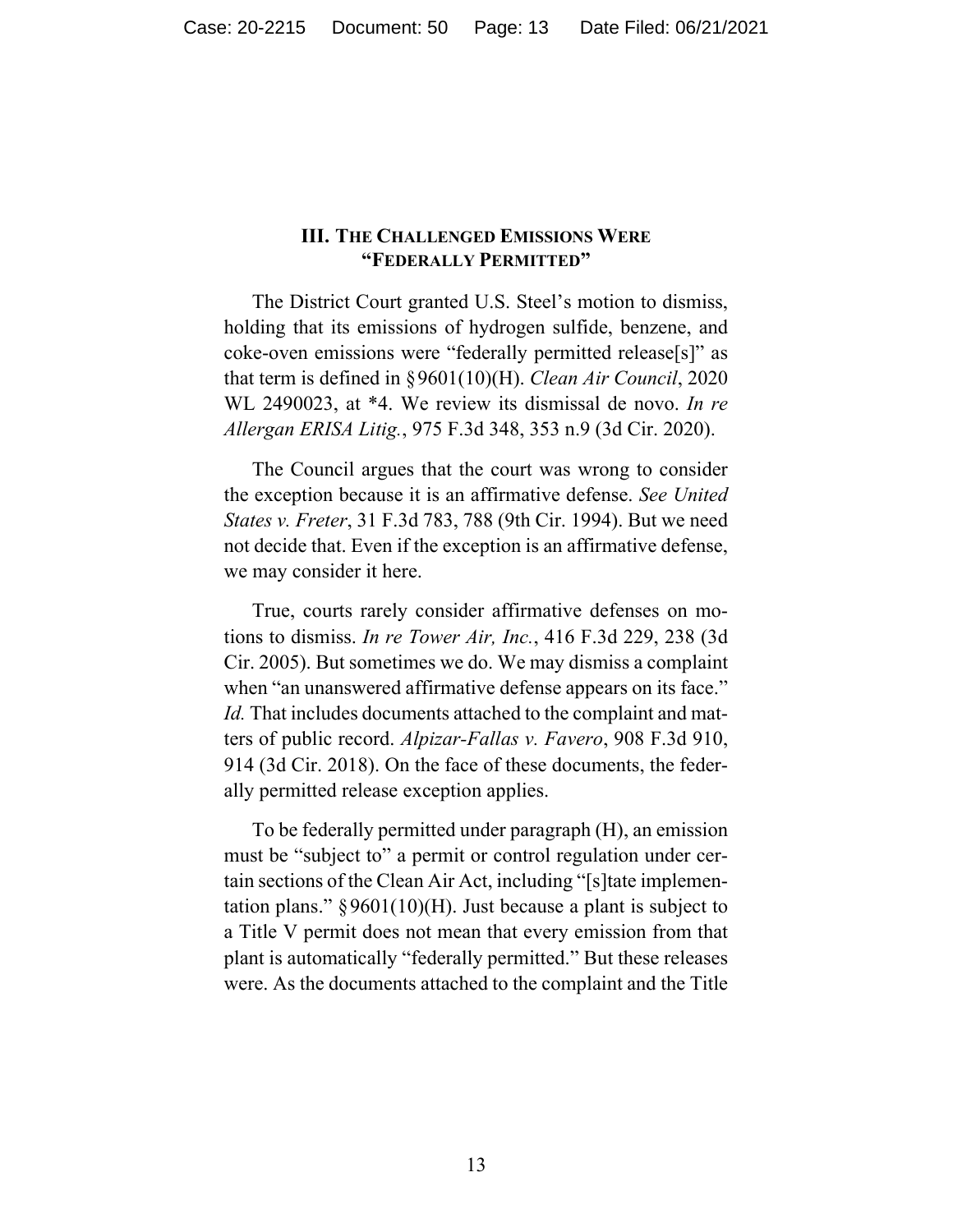V permits show, U.S. Steel's emissions at issue were all subject to its Title V permits or regulations under the Act.

# **A. The Council concedes that the hydrogen-sulfide emissions were covered by federal permits**

The hydrogen-sulfide emissions are the easiest. At oral argument, the Council admitted that those emissions violated U.S. Steel's permits under the Act. Emissions cannot violate permits or regulations unless they are covered by those permits or regulations. So these releases were "subject to" those permits and thus federally permitted.

# **B. The documents attached to the complaint show that the benzene emissions were covered by federal permits**

Benzene requires a few more steps. Though the Council now disputes that the benzene emissions were covered by federal permits, its demand letter took a different tack. There, it complained that "neither the permits for the Irvin Plant nor [those for] the Edgar Thomson Plan<sup>[t]</sup> authorize any emissions of benzene." App. 42. And, it claimed, the Clairton Plant's permit allows benzene emissions only from control room 2, not from the parts of the plant that burned the raw gas. It was correct: Under Article XXI, a plant may not operate if it releases *any* air pollution, including benzene, unless "explicitly permitted by this Article." Art. XXI  $\S 2101.11(b)(1)$ ; 42 U.S.C.  $§7412(b)(1)$ . In other words, the benzene emissions were covered by (and in violation of) those permits.

What the Council's demand letter suggests, other evidence confirms. Take U.S. Steel's Title V permits, which we may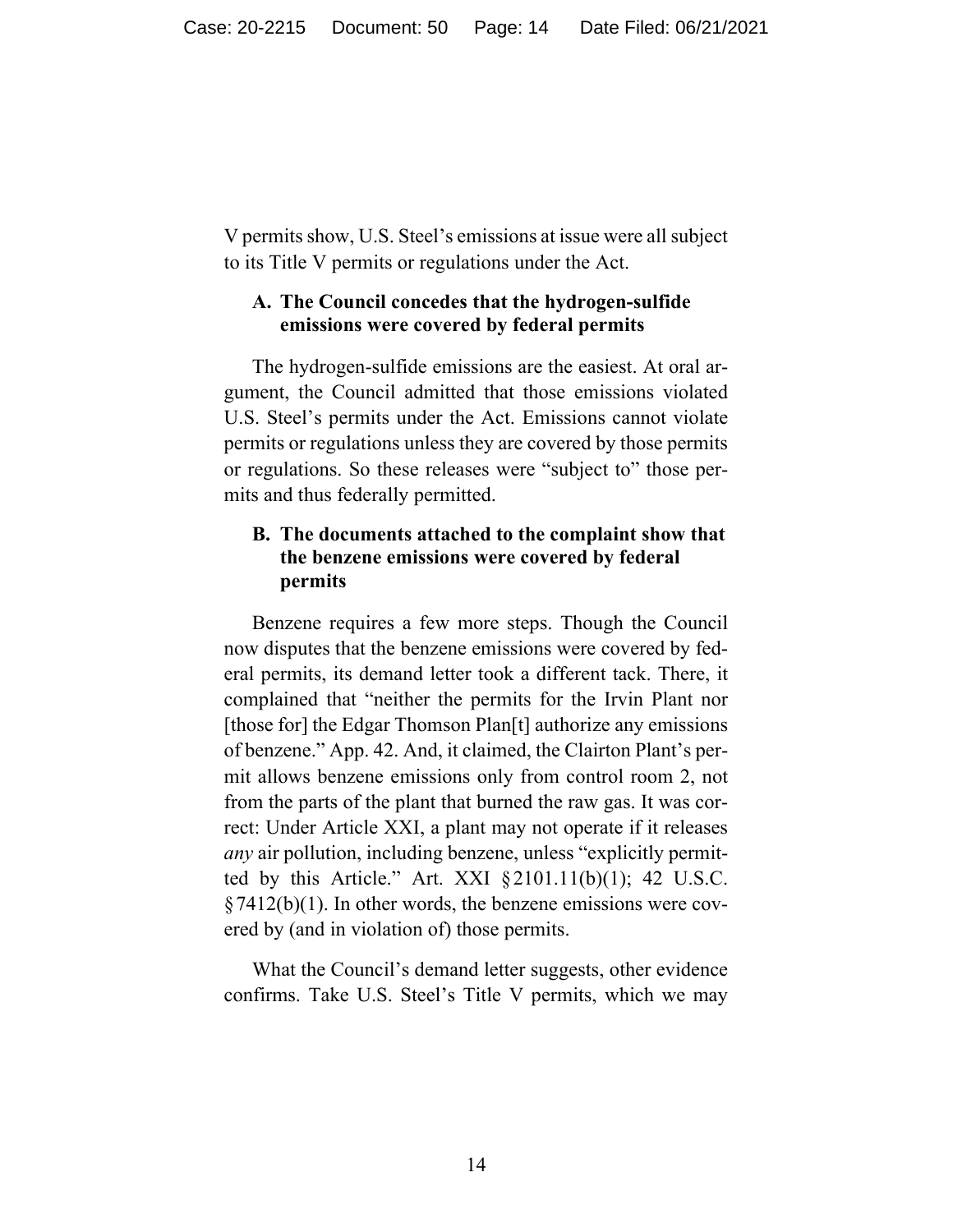consider as public records. Each sets specific limits on benzene or volatile organic compounds, which include benzene. Irvin Plant Permit 94; Clairton Plant Permit 258; Edgar Thomson Plant Permit 107. Or take section 112 of the Clean Air Act. Recall that the definition of "federally permitted release" covers not just permits, like U.S. Steel's Title V ones, but "any emission into the air subject to a … control regulation under … section 112" as well.  $\S 9601(10)$ (H). Section 112 of the Act lists benzene as a hazardous air pollutant. §7412(b)(1). So any release of benzene must meet that section's stringent emission standards. *See* §7412(d)(1).

On the face of the complaint and attached documents, then, U.S. Steel's benzene emissions were "subject to a permit … under … [a] State implementation plan[]," as well as "control regulation[s] under ... section 112" of the Act.  $\S 9601(10)(H)$ . Because these releases were "subject to" the Act's relevant permits and regulations, they were exempt from reporting under CERCLA as "federally permitted release[s]."

# **C. The documents attached to the complaint show that the coke-oven emissions were covered by federal permits**

Coke-oven emissions are no different. As with benzene, the Council's demand letter charged that "none of the facilities' permits authorize the emission of any amount of coke oven gas." App. 41. In other words, the emissions violated the permits that covered them. Also like benzene, coke-oven emissions get special treatment under section 112 of the Act. Indeed, section 112(d)(8) requires emission standards for coke ovens. §7412(d)(8)(A); Art. XXI §2105.21(h). And an EPA